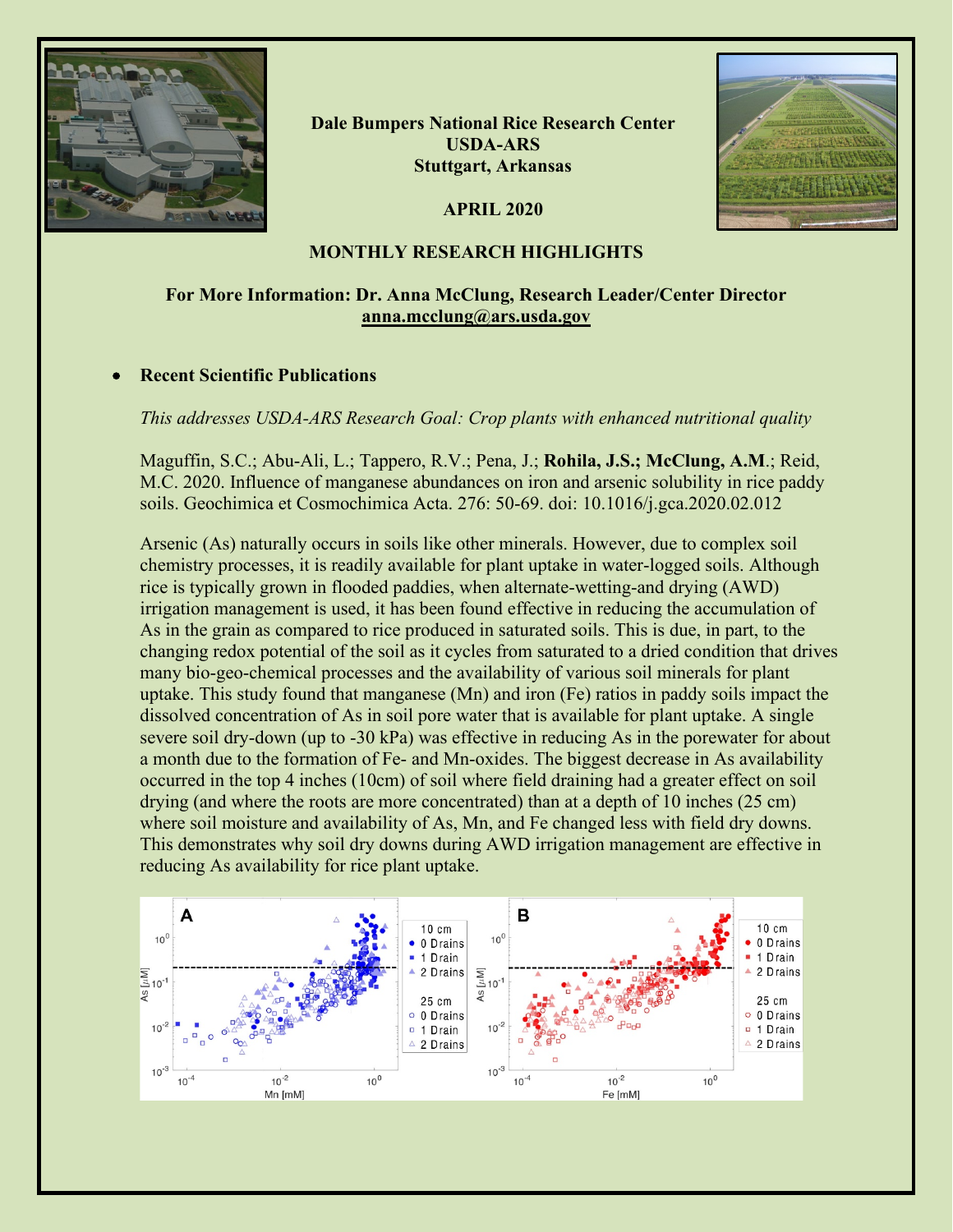## • **Technology Transfer**

#### **Interactions with the Research Community**

On April 20th, Dr. Yulin Jia, Research Molecular Plant Pathologist, provided information for evaluation of blast disease in rice to a researcher at University of Arkansas, Rice Research and Extension Center, Stuttgart, Arkansas.

On April 20-21st, the rice genomics lab, under the direction of Dr. Jeremy Edwards and with technical analysis by Ms. Melissa Jia, provided information on genetic markers linked with rice blast disease resistance genes to private rice breeding companies in California and Texas.

## **Rice Germplasm Distributed**

During the month of April, 595 rice accessions from the Genetics Stocks *Oryza* (GSOR) collection were distributed to researchers in the United States. Seed of the ARS rice variety Sierra was provided to a small commercial grower in Maryland.

#### • **Stakeholder Interactions**

On April 20th, Dr. Anna McClung, provided information to a home meal delivery service company regarding nutritional aspects of green (immature) rice, citing the publication by colleague, Dr. Ming Chen: Chen, M.H. and Bergman, C.J., 2016. Vitamin E Homologs and γ‐Oryzanol Levels in Rice (Oryza sativa L.) During Seed Development. *Cereal Chemistry*, *93*(2), pp.182-188.

A company which sources rice for parboiling and canning purposes contacted Dr. Anna McClung on April 23rd regarding information on current rice varieties that have superior processing quality.

On April 27th, Ms. Lorie Bernhardt, who oversees the Genetic Stocks *Oryza* (GSOR) collection, provided information to a researcher at University of Arkansas regarding proper APHIS/PPQ grain import procedures for brown rice to be used in grain chemistry analysis.

#### • **Education and Outreach**

On April 17th, Dr. Anna McClung, Research Geneticist, provided background information to journalist, Lisa Held, regarding issues facing the US rice industry as a result of changing production practices and variable climate. The comprehensive article, involving many sources, was published April 23<sup>rd</sup> on-line in "Civil Eats". [https://civileats.com/2020/04/23/rice-farming-has-a-huge-carbon-footprint-could-it-](https://civileats.com/2020/04/23/rice-farming-has-a-huge-carbon-footprint-could-it-become-a-climate-solution/)

[become-a-climate-solution/](https://civileats.com/2020/04/23/rice-farming-has-a-huge-carbon-footprint-could-it-become-a-climate-solution/)